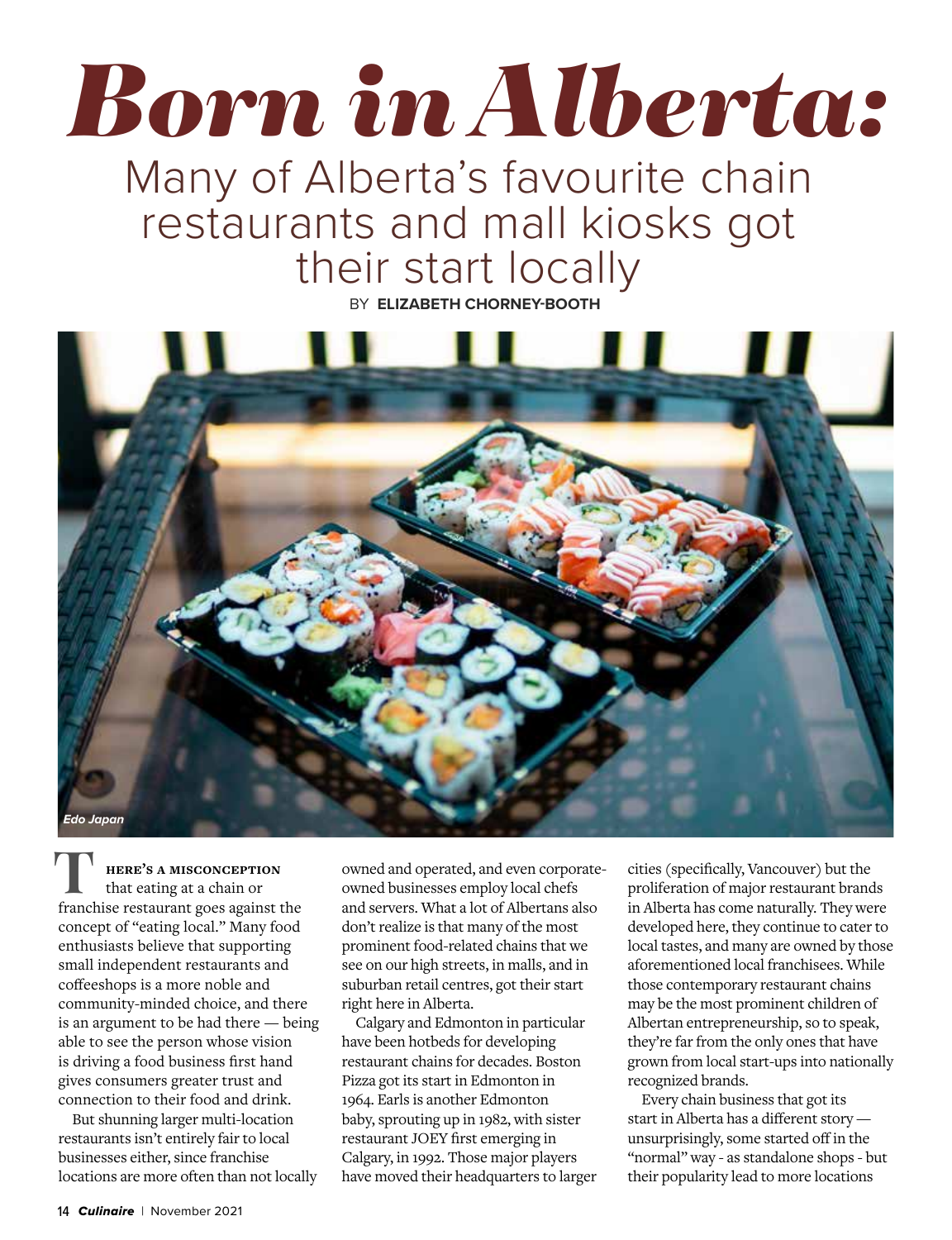and an eventual expansion outside of their cities of origin. That was the case for the Good Earth Coffeehouse, which was started in 1991 in Calgary's Connaught neighbourhood by Nan Eskenazi and Michael Going as a humble place to grab a coffee and a light but wholesome meal.

While it seems impossible to imagine now, at the time the idea of a cool coffee shop that offered well-prepared food was not ubiquitous in Alberta, so Eskenazi and Going expanded to 10 cafes of their own before eventually turning to a franchise model when the brand became more than they wanted to manage themselves. Now there are almost 50 cafes scattered around Alberta and in provinces like B.C., Saskatchewan, Manitoba, and Quebec, with even more openings (including some in Ontario) scheduled over the course of the next year.

"We saw that it could be a business that people would love in other places and that there wasn't anything like it at the time. We wanted to get Good Earth Coffeehouses into other communities but were limited in our ability to do that as a two-person owner partnership," Eskanazi says. "We also realized that one of the most important parts of running a coffeehouse in a community is that customers know the owner. So, we looked at the franchise model as a way to bring personal ownership back into every coffeehouse."

But not all chain eateries start off as the little boutique business that could. Cinnzeo, a mall staple that draws customers in with the irresistible smell of freshly baked dough and cream cheese frosting, may seem a lot like another American chain. That's because the original owners were a group of Calgarybased investors who bought the rights to be master franchisers in Canada for the Cinnabon chain of bakeries in the late '80s. The group decided that they wanted to start their own business and converted their locations to their own Cinnzeo Bakery Cafe brand a decade later. Now the company how has a presence in Calgary, Edmonton, and Red Deer, as well as B.C. and Ontario, in addition to shops in Mexico, the Middle East, and Mongolia, with plans to expand even further. Four years ago, the company was taken over by new ownership,



but remains based in Calgary, and has entered a new period of growth while also developing new products.

It is an unconventional story with an unconventional growth pattern and pretty much the opposite trajectory to the Good Earth story, but the end result is the same: an Alberta-based company getting something delicious out to as many people in as many places as possible. The location of the head office isn't the company's only tie to Alberta: the mix that is sent out to franchisees to become dough is made in Calgary and the coffee served at all the shops is from a local coffee roaster.

"The company is doing all the right things to keep the brand growing and moving across Canada and into other places internationally," says Cinnzeo CEO Brad Turner. "We use Canadian technology when we can. We're a Calgary-based company that is a leader in its field. Plus there's a rich talent pool here that isn't in oil and gas, but can do retail marketing and other things we can draw on. I don't think we're at a disadvantage because we're here in Alberta at all."

While some Alberta chain restaurants have succeeded in getting a taste of the West out to other parts of the country and the world, one of the province's most successful chains, Edo Japan, started as a way to introduce Albertans to Japanese Teppan-style cuisine. Edo was founded at Calgary's Southcentre Mall in 1979 by Buddhist minister Reverend Susumu Ikuta, and expanded to franchise locations in Edmonton as a means of giving new Canadians an opportunity to own their own businesses. Reverend Ikuta left the company in 1999, leaving it in the hands of a new CEO who